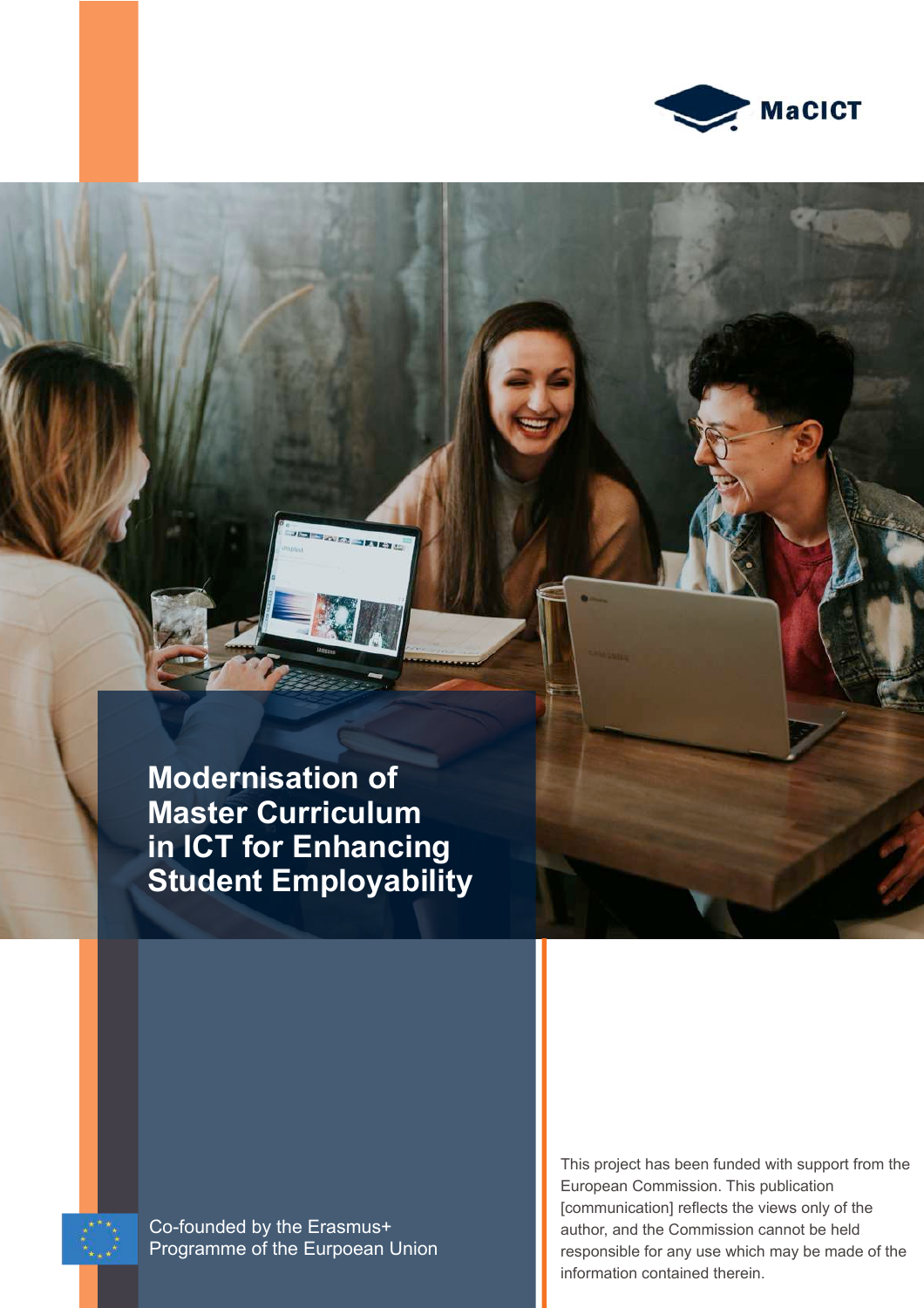



#### **WHY MACICT**

Modernisation of Master Curriculum in ICT for Enhancing Student Employability (MaCICT)

Belarus has **high potential** with its human resources professionals in ICT for attracting international business to the country.

Since 2005, the share of ICT (Information and Communication Technology) services in the structure of Belarusian exports increased more than sevenfold and has been listed as second in the total exports of services, following transport.

This situation has created a gap between the challenges of the global market and skills/competences belarusian ICT graduates have at entering the profession.

**The main task of MACICT is to make specialists adept** at growing professionally to fit fastly developing global trends in the sector and international market of technologies



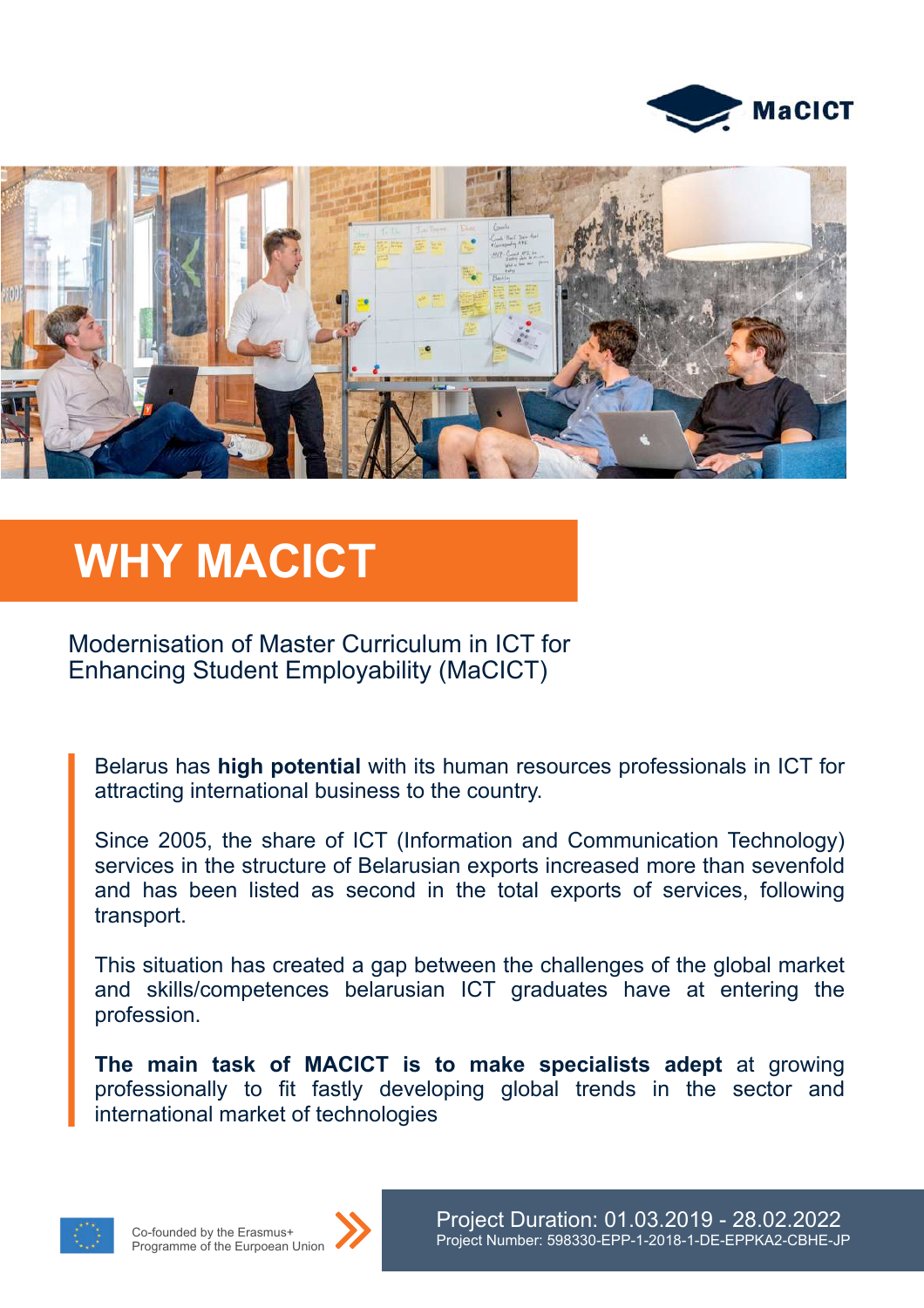### **PROJECT STAKEHOLDERS**



Co-founded by the Erasmus+ Programme of the Eurpoean Union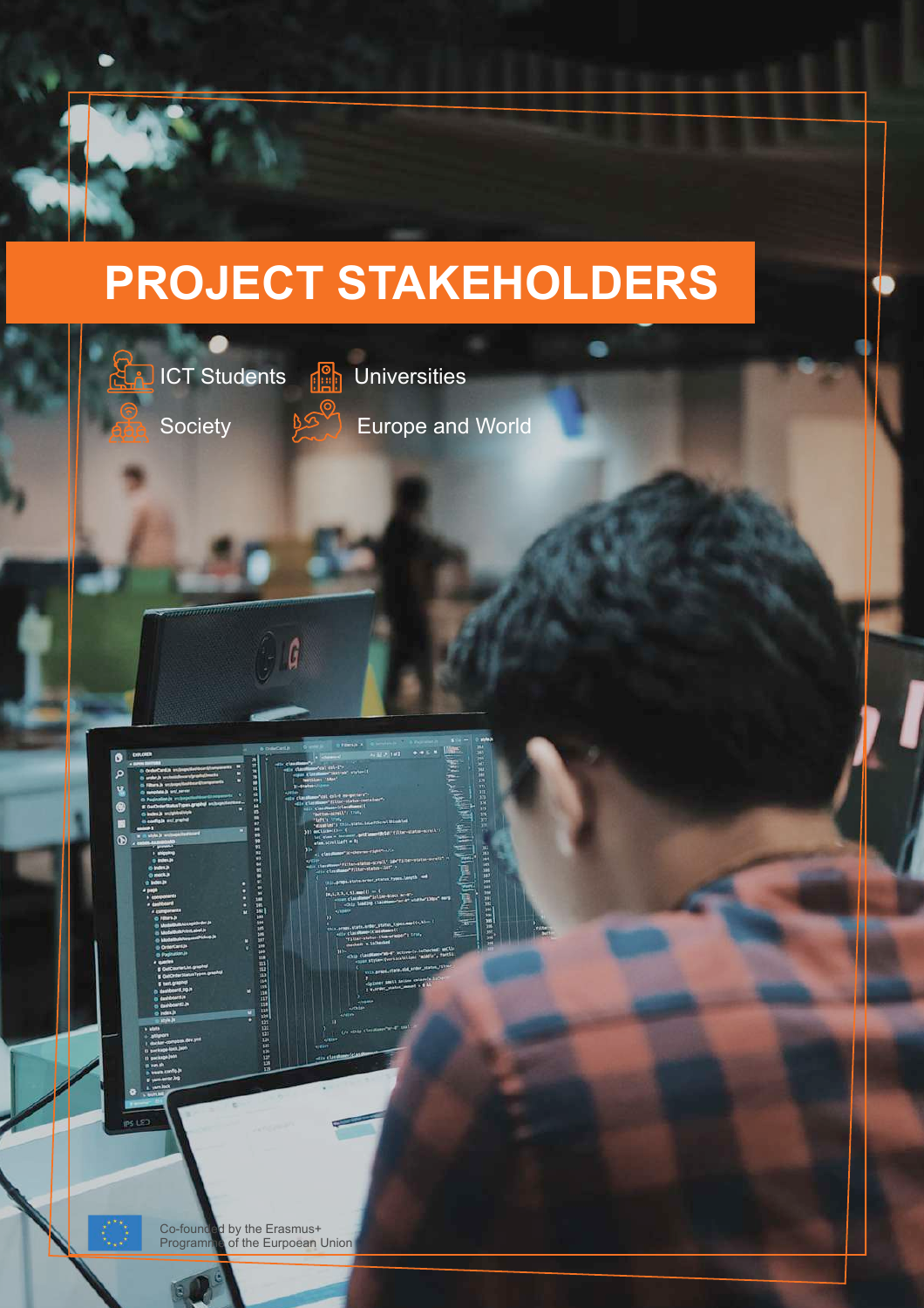





#### **OUR OBJECTIVES**

- To modernise the existing curriculum on the MSc study programme in ICT by updating the existing professional study courses through incorporating the EU partners' best practices.
- To modernise the existing master curriculum in ICT by incorporating new interdisciplinary courses to equip students with competitive knowledge.
- - To accredit the programme.
		- To develop and apply the guidelines to enhance the modernised MSc study programme in ICT by attracting master students and the labour market to the evaluation and further enhancement of the MSc.
		- To run the modernised MSc study programme at the pilot stage.
		- To promote EU and BY students' cooperation by conducting real-life problems solving projects by international student groups.

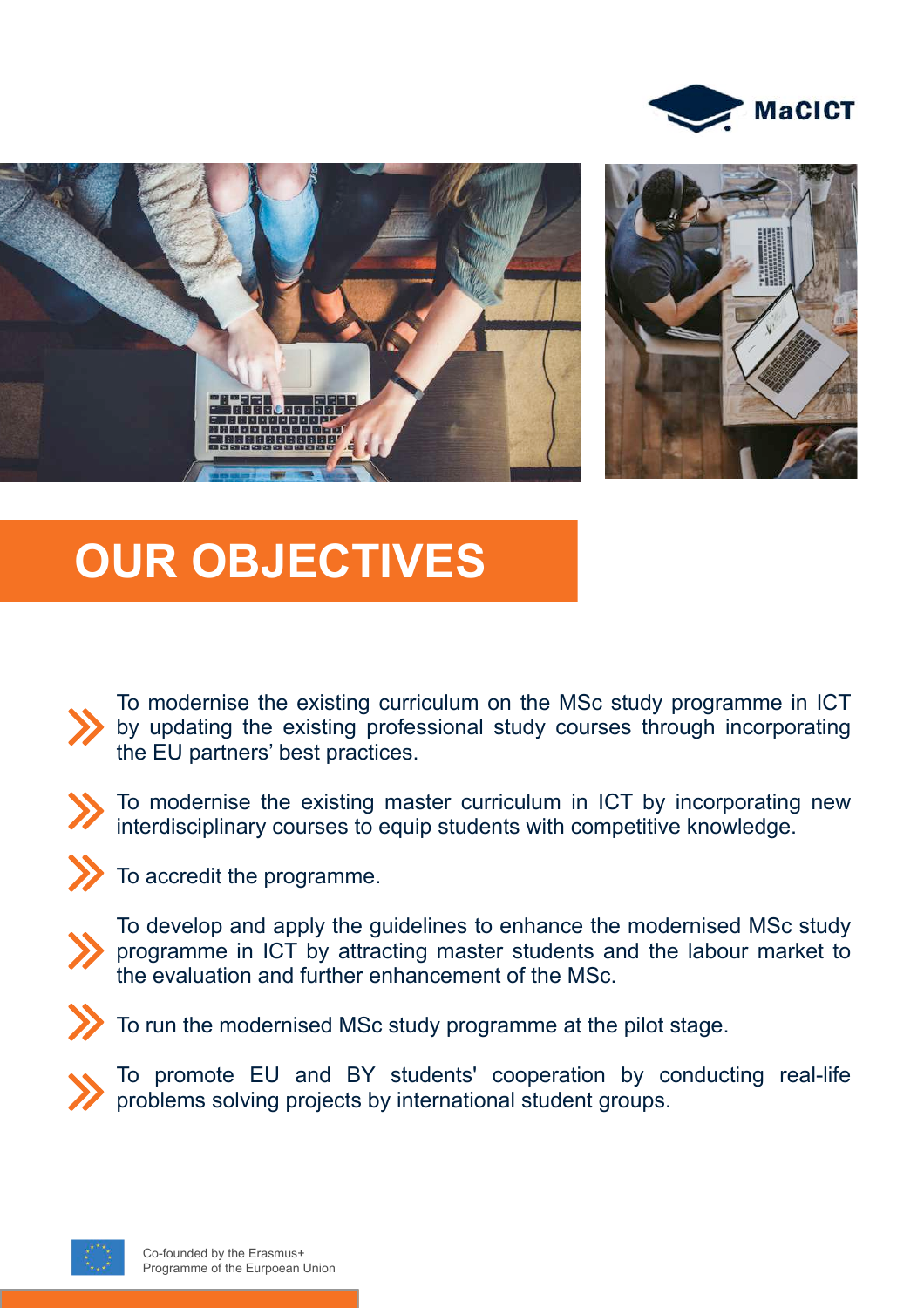## **PROJECT OUTPUT**





## **MEMBERS**





Brest State



Belarusian State University of Informatics and Radioelectronics







IT University of Copenhagen

Technical University



Polotsk **University** 

**Sukhoi** 









State Technical